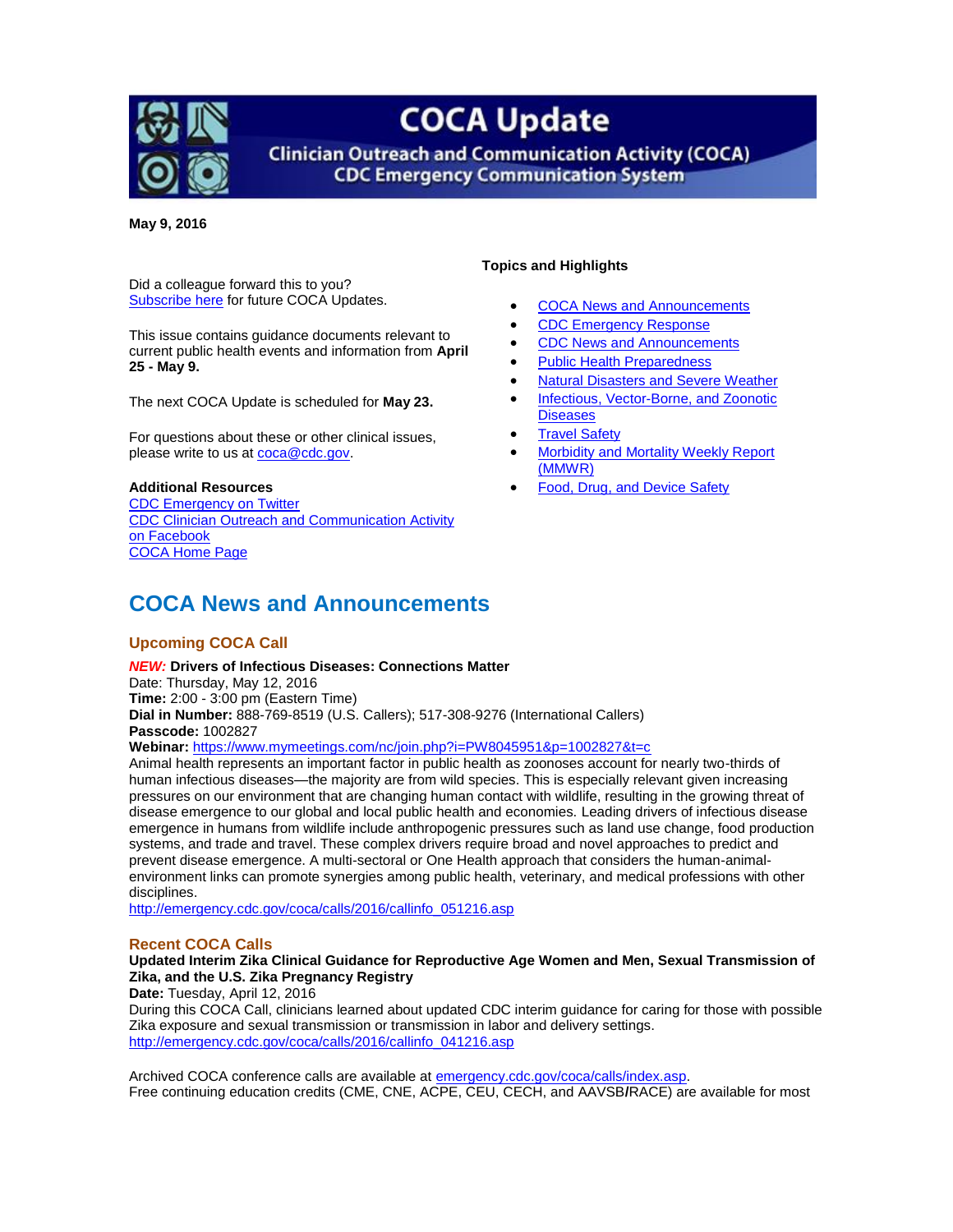# <span id="page-1-0"></span>**CDC Emergency Response**

### **2016 Zika Virus**



*NEW:* **Fact Sheets and Posters in Different Languages** CDC fact sheets and posters for distribution to patients are available in languages, including Spanish, Arabic, Tagalog, Vietnamese, Mandarin, Creole, and Korean. These resources cover a variety of topics, including travel information, insect repellent, sexual transmission, and mosquito control. <http://www.cdc.gov/zika/fs-posters/index.html>

#### **Clinicians Caring for Pregnant Women and Women of Reproductive Age**

**MMWR: Patterns in Zika Virus Testing and Infection, by Report of Symptoms and Pregnancy Status — United States, January 3–March 5, 2016**

A low proportion of persons who had testing for Zika virus in the United States had confirmed Zika virus infection. Approximately 99% of asymptomatic pregnant women who were tested had no laboratory evidence of Zika virus infection.

[http://www.cdc.gov/mmwr/volumes/65/wr/mm6515e1.htm?s\\_cid=mm6515e1\\_e](http://www.cdc.gov/mmwr/volumes/65/wr/mm6515e1.htm?s_cid=mm6515e1_e)

#### **Tools for Healthcare Providers**

View printable and easy-to-use CDC fact sheets, guidance documents, and testing algorithms for Zika virus infection.

<http://www.cdc.gov/zika/hc-providers/tools.html>

#### **Clinical Consultation Service for Healthcare Providers Caring for Pregnant Women with Possible Zika Virus Infection**

CDC maintains a 24/7 consultation service for healthcare providers caring for pregnant women with possible Zika virus infection. This consultation service is NOT for patients or the general public. To contact the service, email [ZikaPregnancy@cdc.gov](mailto:ZikaPregnancy@cdc.gov) or call 770-488-7100.

#### **Doctor's Visit Checklist: For Pregnant Women Who Traveled to an Area with Zika**

<http://www.cdc.gov/zika/pdfs/docvisit-checklist-travelpreg.pdf>

**Doctor's Visit Checklist: For Pregnant Women Living in an Area with Zika**

<http://www.cdc.gov/zika/pdfs/zika-clinicvisit-checklist.pdf>

#### **MMWR: Interim Guidance for Healthcare Providers Caring for Women of Reproductive Age with Possible Zika Virus Exposure — United States, 2016**

CDC has updated its interim guidance for U.S. healthcare providers caring for women of reproductive age with possible Zika virus exposure to include recommendations for counseling women and men with possible Zika virus exposure who are interested in conceiving. The updated guidelines also include recommendations for Zika virus testing and guidance for women residing along the US-Mexico Border. [http://www.cdc.gov/mmwr/volumes/65/wr/mm6512e2er.htm?s\\_cid=mm6512e2er\\_w](http://www.cdc.gov/mmwr/volumes/65/wr/mm6512e2er.htm?s_cid=mm6512e2er_w)

#### **MMWR: Preventing Transmission of Zika Virus in Labor and Delivery Settings Through Implementation of Standard Precautions — United States, 2016**

CDC recommends Standard Precautions in all healthcare settings to protect both healthcare personnel and patients from infection with Zika virus as well as from blood-borne pathogens (e.g., human immunodeficiency virus [HIV] and hepatitis C virus [HCV]).

[http://www.cdc.gov/mmwr/volumes/65/wr/mm6511e3.htm?s\\_cid=mm6511e3\\_w](http://www.cdc.gov/mmwr/volumes/65/wr/mm6511e3.htm?s_cid=mm6511e3_w)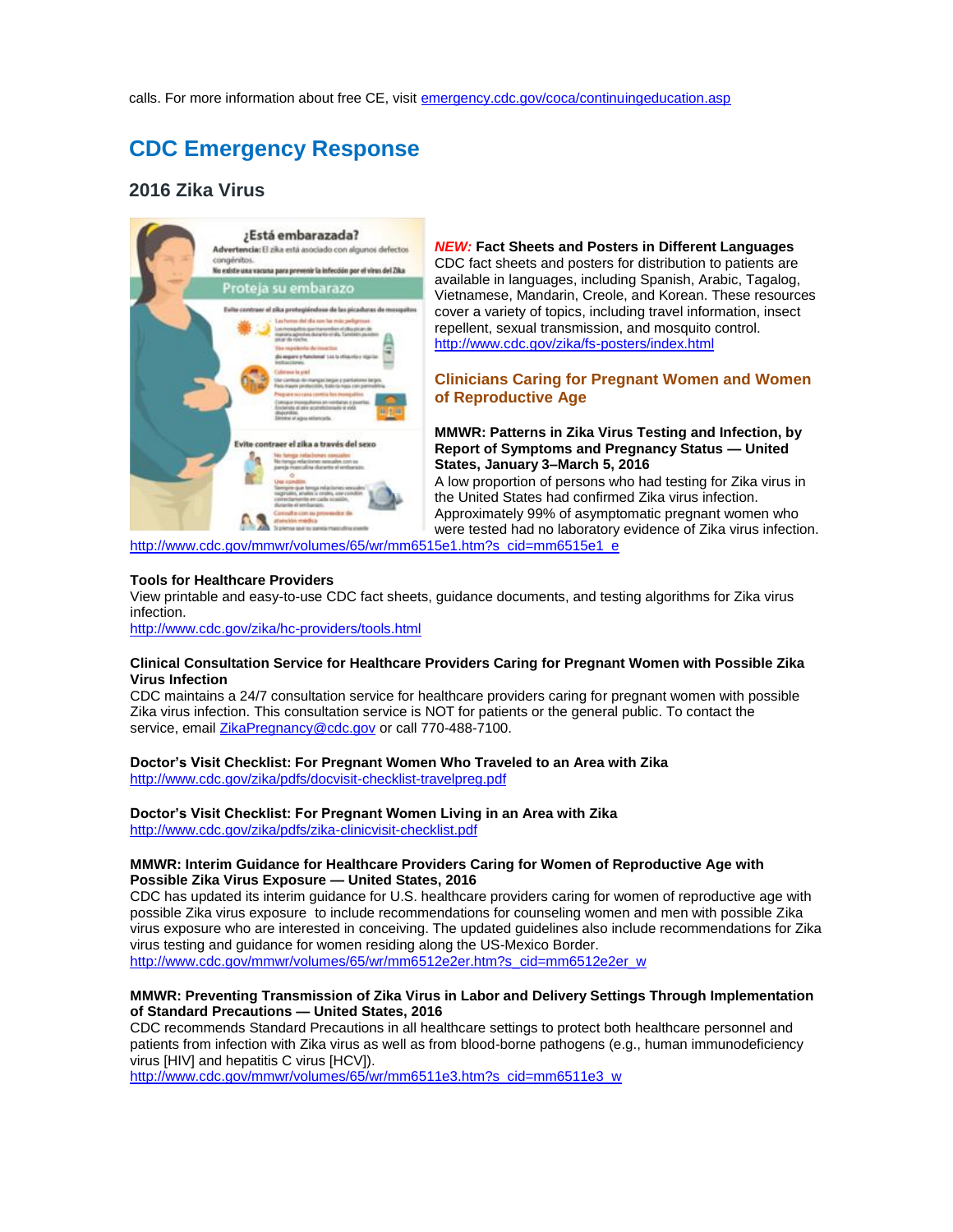#### **Questions and Answers For Healthcare Providers Caring for Pregnant Women and Women of Reproductive Age with Possible Zika Virus Exposure** <http://www.cdc.gov/zika/hc-providers/qa-pregnant-women.html>

#### **Clinicians Caring for Infants and Children**

**Congenital Microcephaly Case Definitions** [http://www.cdc.gov/zika/public-health](http://www.cdc.gov/zika/public-health-partners/microcephaly-case-definitions.html)[partners/microcephaly-case-definitions.html](http://www.cdc.gov/zika/public-health-partners/microcephaly-case-definitions.html)

**Questions and Answers For Healthcare Providers Caring for Infants and Children with Possible Zika Virus Infection**

<http://www.cdc.gov/zika/hc-providers/qa-pediatrician.html>

#### **Interim Guidelines for Healthcare Providers Caring for Infants and Children with Possible Zika Virus Infection — United States, February 2016**



CDC has updated its interim guidelines for U.S. healthcare providers caring for infants born to mothers who traveled to or resided in areas with Zika virus transmission during pregnancy and expanded guidelines to include infants and children with possible acute Zika virus disease. <http://www.cdc.gov/mmwr/volumes/65/wr/mm6507e1.htm>

#### **Sexual Transmission**

#### **MMWR: Interim Guidance for Prevention of Sexual Transmission of Zika Virus — United States, 2016**

The following recommendations apply to men who have traveled to or reside in areas with active Zika virus transmission and their female or male sex partners. These recommendations replace the previously issued recommendations and are updated to include time intervals after travel to areas with active Zika virus transmission or after Zika virus infection for taking precautions to reduce the risk for sexual transmission. [http://www.cdc.gov/mmwr/volumes/65/wr/mm6512e3er.htm?s\\_cid=mm6512e3er.htm\\_w](http://www.cdc.gov/mmwr/volumes/65/wr/mm6512e3er.htm?s_cid=mm6512e3er.htm_w)

#### **Zika and Sexual Transmission**

<http://www.cdc.gov/zika/transmission/sexual-transmission.html>

#### **Zika Travel Information**

#### *NEW:* **MMWR: Ongoing Zika Virus Transmission — Puerto Rico, November 1, 2015–April 14, 2016**

During November 1, 2015–April 14, 2016, a total of 6,157 specimens from suspected Zika virus–infected patients from Puerto Rico were evaluated and 683 (11%) had laboratory evidence of current or recent Zika virus infection.

[http://www.cdc.gov/mmwr/volumes/65/wr/mm6517e2.htm?s\\_cid=mm6517e2\\_w](http://www.cdc.gov/mmwr/volumes/65/wr/mm6517e2.htm?s_cid=mm6517e2_w)

#### **CDC Issues Advice for Travel to the 2016 Summer Olympic Games**

<http://wwwnc.cdc.gov/travel/notices/alert/2016-summer-olympics-rio>

#### **Zika Travel Notices**

<http://wwwnc.cdc.gov/travel/page/zika-travel-information>

#### **Clinical Evaluation and Testing**

#### **CDC and OSHA Issue Interim Guidance for Protecting Workers from Occupational Exposure to Zika Virus**

CDC and the Occupational Safety and Health Administration (OSHA) issued new guidance and information for protecting workers from occupational exposure to Zika virus. [http://www.cdc.gov/niosh/topics/outdoor/mosquito-borne/pdfs/osha-niosh\\_fs-3855\\_zika\\_virus\\_04-](http://www.cdc.gov/niosh/topics/outdoor/mosquito-borne/pdfs/osha-niosh_fs-3855_zika_virus_04-2016.pdf#page=1) [2016.pdf#page=1](http://www.cdc.gov/niosh/topics/outdoor/mosquito-borne/pdfs/osha-niosh_fs-3855_zika_virus_04-2016.pdf#page=1)

**Biosafety Guidance for Transportation of Specimens and for Work with Zika Virus in the Laboratory** <http://www.cdc.gov/zika/state-labs/biosafety-guidance.html>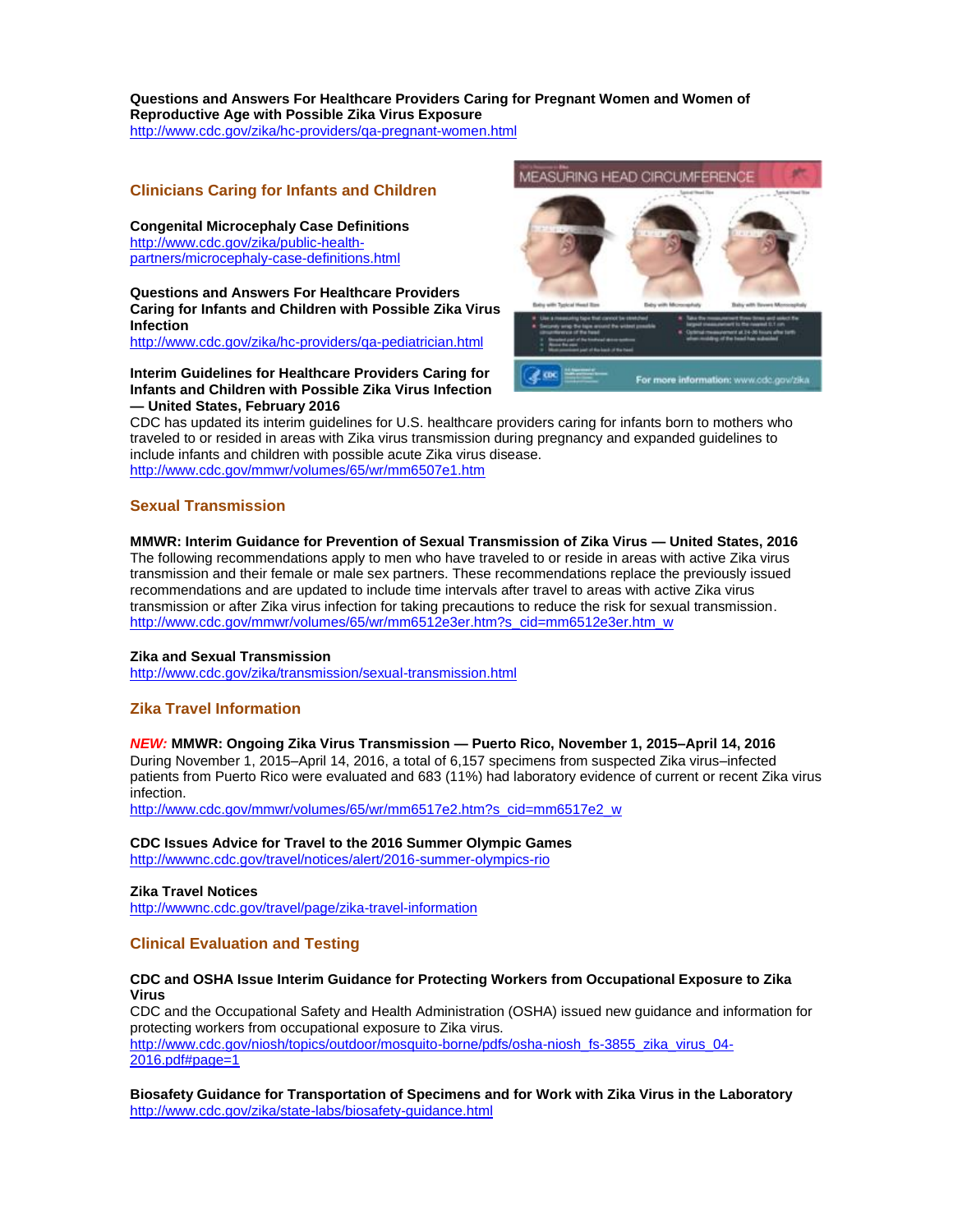#### **Clinical Evaluation & Disease**

Zika virus is transmitted to humans primarily through the bite of an infected *Aedes* species mosquito. Most people infected with Zika virus are asymptomatic. Characteristic clinical findings are acute onset of fever with maculopapular rash, arthralgia, or conjunctivitis. Other commonly reported symptoms include myalgia and headache.

<http://www.cdc.gov/zika/hc-providers/clinicalevaluation.html>

#### **Diagnostic Testing**

Contact your state or local health department to facilitate testing. <http://www.cdc.gov/zika/hc-providers/diagnostic.html>

#### **Collection and Submission of Body Fluids for Zika Virus Testing**

<http://www.cdc.gov/zika/hc-providers/body-fluids-collection-sumbission.html>

#### **State, Local, Tribal, and Territorial Health Department Resources**

#### **US Zika Pregnancy Registry**

CDC has established the US Zika Pregnancy Registry to learn more about pregnant women in the United States with confirmed Zika virus infection and their infants and is collaborating with state, tribal, local, and territorial health departments to collect information about pregnancy and infant outcomes following Zika virus infection during pregnancy.

<http://www.cdc.gov/zika/hc-providers/registry.html>

#### **Survey of Blood Collection Centers and Implementation of Guidance for Prevention of Transfusion-Transmitted Zika Virus Infection — Puerto Rico, 2016**

Importation of blood products from nonaffected areas might serve a role in prevention of transfusion-transmitted Zika virus. An approved laboratory test for blood donor screening and implementation of PRT are critical for compliance with FDA guidance and to ensure a safe and sustainable blood supply. Blood collection organizations and public health organizations need to collaborate to prepare for blood safety and adequacy challenges that might arise if Zika virus transmission spreads in the United States. [http://www.cdc.gov/mmwr/volumes/65/wr/mm6514e1.htm?s\\_cid=mm6514e1\\_w](http://www.cdc.gov/mmwr/volumes/65/wr/mm6514e1.htm?s_cid=mm6514e1_w)

#### **Top 10 Zika Response Planning Tips: Brief Information for State, Tribal, Local, and Territorial Health Officials**

<http://www.cdc.gov/zika/public-health-partners/tips.html>

#### **Zika Virus Microsite**

CDC has developed an easily embeddable collection of Zika virus information for partner and stakeholder websites. This collection, called a microsite, can supplement partner web sites with CDC's up-to-date, evidence-based content. The content is automatically updated when CDC's website is updated. <https://tools.cdc.gov/medialibrary/index.aspx#/microsite/id/234558>

### <span id="page-3-0"></span>**CDC News and Announcements**

#### *NEW:* **Clean Hands Count for Safe Healthcare**

CDC's Clean Hands Count campaign aims to improve healthcare provider adherence to hand hygiene recommendations, address myths and misperceptions about hand hygiene, and empower patients to play a role in their care by asking or reminding healthcare providers to clean their hands. <http://www.cdc.gov/features/handhygiene/index.html>

#### *NEW:* **Hepatitis C Kills More Americans than Any Other Infectious Disease**

New CDC studies underscore urgency of hepatitis C testing and treatment, especially for baby boomers. Deaths associated with hepatitis C reached an all-time high of 19,659 in 2014, according to new surveillance data released by the CDC.

<http://www.cdc.gov/media/releases/2016/p0504-hepc-mortality.html>

#### *NEW:* **ADHD Treatment for Young Children**

CDC is calling on doctors, nurses, and allied health professionals who treat young children with ADHD to support parents by explaining the benefits of behavior therapy and refer parents for training in behavior therapy. <http://www.cdc.gov/media/dpk/2016/dpk-vs-adhd-treatment.html>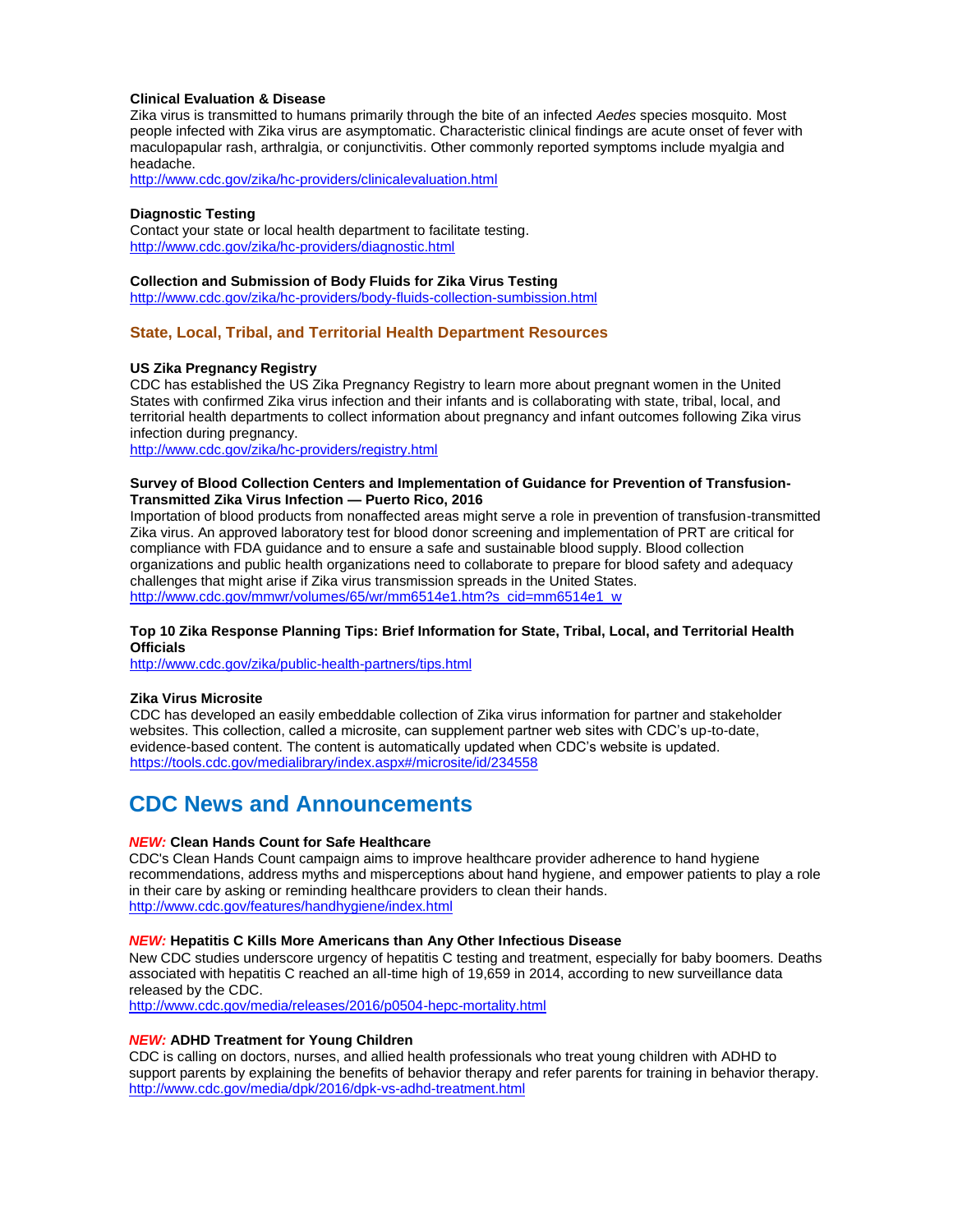#### **CDC Science Clips: Volume 8, Issue: 19**

Each week select science clips are shared with the public health community to enhance awareness of emerging scientific knowledge. The focus is applied public health research and prevention science that has the capacity to improve health now.

[www.cdc.gov/library/sciclips/issues/](http://www.cdc.gov/library/sciclips/issues/)

## <span id="page-4-0"></span>**Public Health Preparedness**

**Emergency Preparedness and Response for Health Professionals** – (CDC) Find preparedness resources for health professionals at <http://emergency.cdc.gov/health-professionals.asp>

**Emergency Preparedness and Response Training Resources for Clinicians** – (CDC) Find online and in-person training resources at [emergency.cdc.gov/coca/trainingresources.asp](http://emergency.cdc.gov/coca/trainingresources.asp?s_cid=ccu090913_006)

### <span id="page-4-1"></span>**Natural Disasters and Severe Weather**



**CDC Feature: Prepare for Spring Weather** – (CDC) <http://www.cdc.gov/features/springweather/>

**Food and Water Needs: Preparing for a Disaster or Emergency** – (CDC) [emergency.cdc.gov/disasters/foodwater/prepare.asp](http://emergency.cdc.gov/disasters/foodwater/prepare.asp?s_cid=ccu090913_007)

**Health and Safety Concerns for All Disasters** – (CDC)

[emergency.cdc.gov/disasters/alldisasters.asp](http://emergency.cdc.gov/disasters/alldisasters.asp?s_cid=ccu090913_008)

## <span id="page-4-2"></span>**Infectious, Vector-Borne, and Zoonotic Diseases**

**Ebola in the United States and West Africa**

*UPDATED:* **Case Counts** [http://www.cdc.gov/vhf/ebola/outbreaks/2014-west-africa/case](http://www.cdc.gov/vhf/ebola/outbreaks/2014-west-africa/case-counts.html)[counts.html](http://www.cdc.gov/vhf/ebola/outbreaks/2014-west-africa/case-counts.html)



### **Seasonal Influenza**



**Information for Health Professionals** – (CDC) <http://www.cdc.gov/flu/professionals/index.htm>

**Weekly Flu View** – April 23 (CDC) Flu View is a weekly influenza surveillance report prepared by CDC's Influenza Division. All data are preliminary and may change as CDC receives more reports. <http://www.cdc.gov/flu/weekly/>

**Planning and Preparedness: Health Professionals and Seasonal Flu** – (HHS) Healthcare providers play an important role during flu season. The following guidance and information will assist healthcare providers and service organizations to plan and respond to seasonal flu.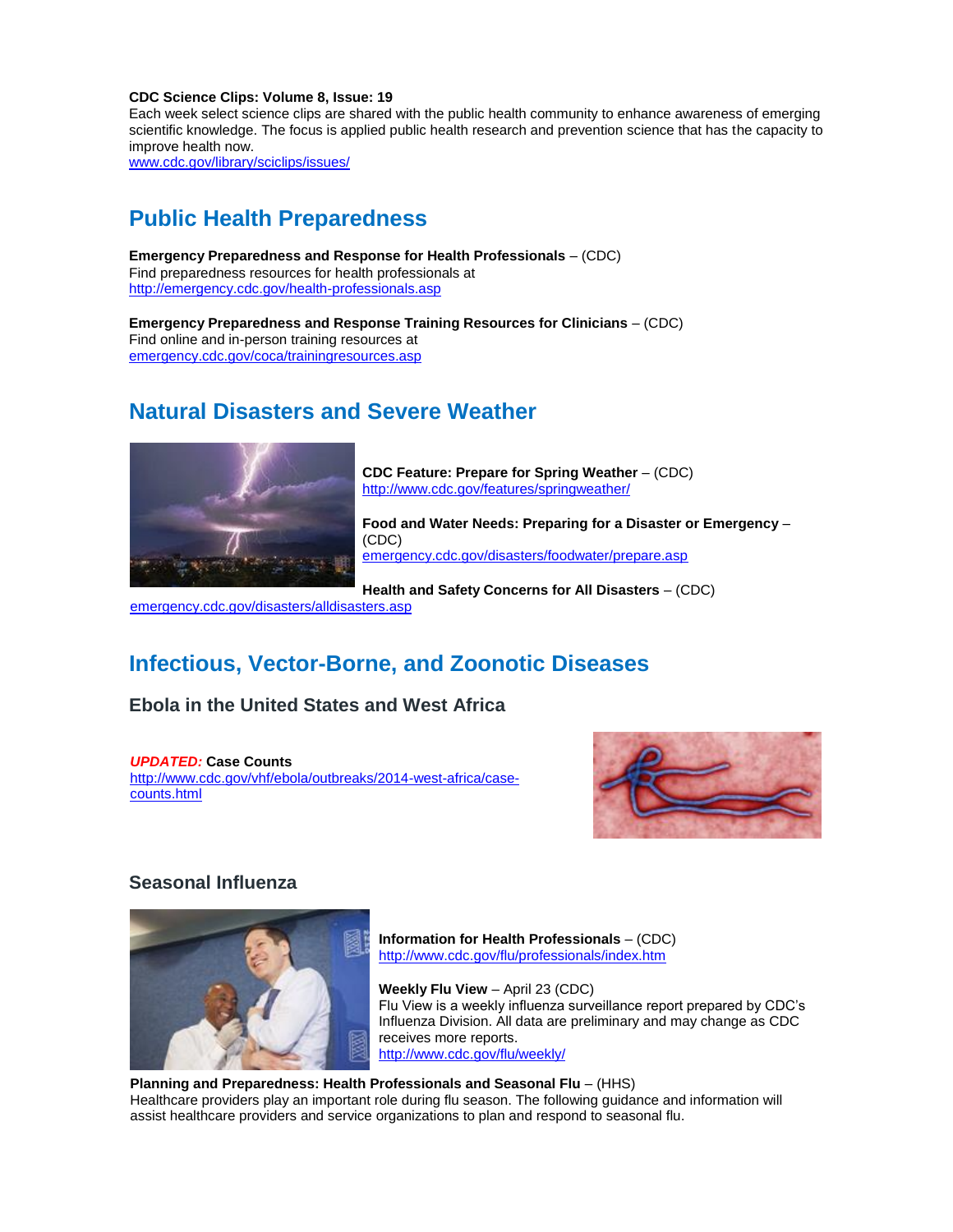### <span id="page-5-0"></span>**Travel Safety**

**Current Travel Warnings** – April 21 (U.S. Department of State)

The U.S. Department of State issues Travel Warnings when long-term, protracted conditions make a country dangerous or unstable. Travel Warnings recommend that Americans avoid or carefully consider the risk of travel to that country. The State Department also issues Travel Warnings when the U.S. government's ability to assist American citizens is constrained due to the closure of an embassy or consulate or because of a drawdown of State Department staff.

[travel.state.gov/content/passports/english/alertswarnings.html](http://travel.state.gov/content/passports/english/alertswarnings.html)

## <span id="page-5-1"></span>**Morbidity and Mortality Weekly Report (MMWR)**

MMWR publications are prepared by CDC. To electronically subscribe, go to [www.cdc.gov/mmwr/mmwrsubscribe.html](http://www.cdc.gov/mmwr/mmwrsubscribe.html)

**May 6, 2016 / Vol. 65 / No. 17** [Download .pdf document of this issue](http://www.cdc.gov/mmwr/volumes/65/wr/pdfs/mm6517.pdf)

- [Falls Among Persons Aged ≥65 Years With and Without Severe Vision Impairment —](http://www.cdc.gov/mmwr/volumes/65/wr/mm6517a2.htm?s_cid=mm6517a2_w) United States, [2014](http://www.cdc.gov/mmwr/volumes/65/wr/mm6517a2.htm?s_cid=mm6517a2_w)
- [Global Measles and Rubella Laboratory Network Support for Elimination Goals, 2010–2015](http://www.cdc.gov/mmwr/volumes/65/wr/mm6517a3.htm?s_cid=mm6517a3_w)

# <span id="page-5-2"></span>**Food, Drug, and Device Safety**

#### *NEW:* **Multistate Outbreak of Listeriosis Linked to Frozen Vegetables**  - (CDC)

CDC is collaborating with public health officials in several states and the U.S. Food and Drug Administration (FDA) to investigate a multistate outbreak of Listeria monocytogenes infections (listeriosis). Listeria can cause a serious, life-threatening illness. <http://www.cdc.gov/listeria/outbreaks/frozen-vegetables-05-16/index.html>



#### *NEW:* **Fluconazole (Diflucan): Drug Safety Communication - FDA Evaluating Study Examining Use of Oral Fluconazole (Diflucan) in Pregnancy** - (FDA)

FDA is evaluating the results of a Danish study that conclude there is a possible increased risk of miscarriage with the use of oral fluconazole (Diflucan) for yeast infections. <http://www.fda.gov/Safety/MedWatch/SafetyInformation/SafetyAlertsforHumanMedicalProducts/ucm497656.htm>

#### *NEW:* **Aripiprazole (Abilify, Abilify Maintena, Aristada): Drug Safety Communication - FDA Warns About New Impulse-control Problems** - (FDA)

FDA is warning that compulsive or uncontrollable urges to gamble, binge eat, shop, and have sex have been reported with the use of the antipsychotic drug aripiprazole (Abilify, Abilify Maintena, Aristada, and generics). These uncontrollable urges were reported to have stopped when the medicine was discontinued or the dose was reduced.

<http://www.fda.gov/Safety/MedWatch/SafetyInformation/SafetyAlertsforHumanMedicalProducts/ucm498823.htm>

MedWatch: The FDA Safety Information and Adverse Event Reporting Program – (FDA) MedWatch is your Food and Drug Administration (FDA) gateway for clinically important safety information and reporting serious problems with human medical products. <http://www.fda.gov/Safety/MedWatch/default.htm>

#### **FoodSafety.gov: Reports of FDA and USDA Food Recalls, Alerts, Reporting, and Resources** – (HHS/USDA/FDA/CDC/NIH)

Foodsafety.gov lists notices of recalls and alerts from both FDA and the U.S. Department of Agriculture. Visitors to the site can report a problem or make inquiries. [www.foodsafety.gov/recalls/recent/index.html](http://www.foodsafety.gov/recalls/recent/index.html)